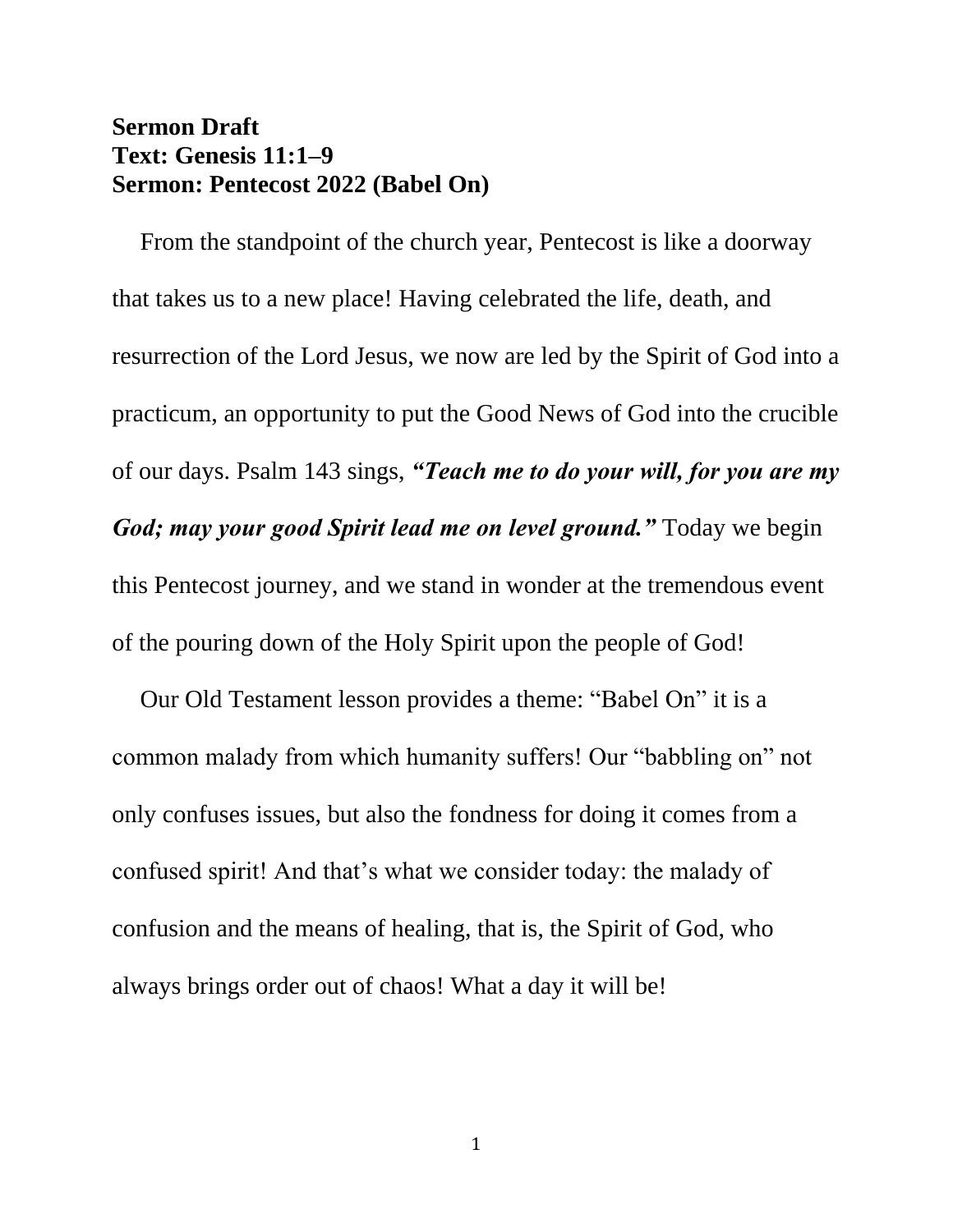Peter has finished his Pentecost sermon in the Second Lesson, and before a proper "Amen" is spoken, the hearers, having been *"cut to the heart,"* respond, *"Brothers, what shall we do?"* Peter's immediate answer points the people to repentance and Baptism. The way to get back to God is always via the way God has given repentance and Baptism, Word and Sacrament.

When the Counselor comes! In the Gospel the title "Counselor" is also translated "Advocate" or "Helper." According to the note on John 14:16 in the Concordia Self-Study Bible it "is a legal term, but with a broader meaning than 'counsel for the defense.' . . . It referred to any person who helped someone in trouble with the law" (p. 1635). That Jesus knows we need a Counselor tells us that he knows how much trouble we will have with the Law.

Our Lord speaks to the sadness the disciples will feel when he is physically gone. *"It is for your good that I am going away. Unless I go away, the Counselor will not come to you, but if I go, I will send him to you"* (v 7).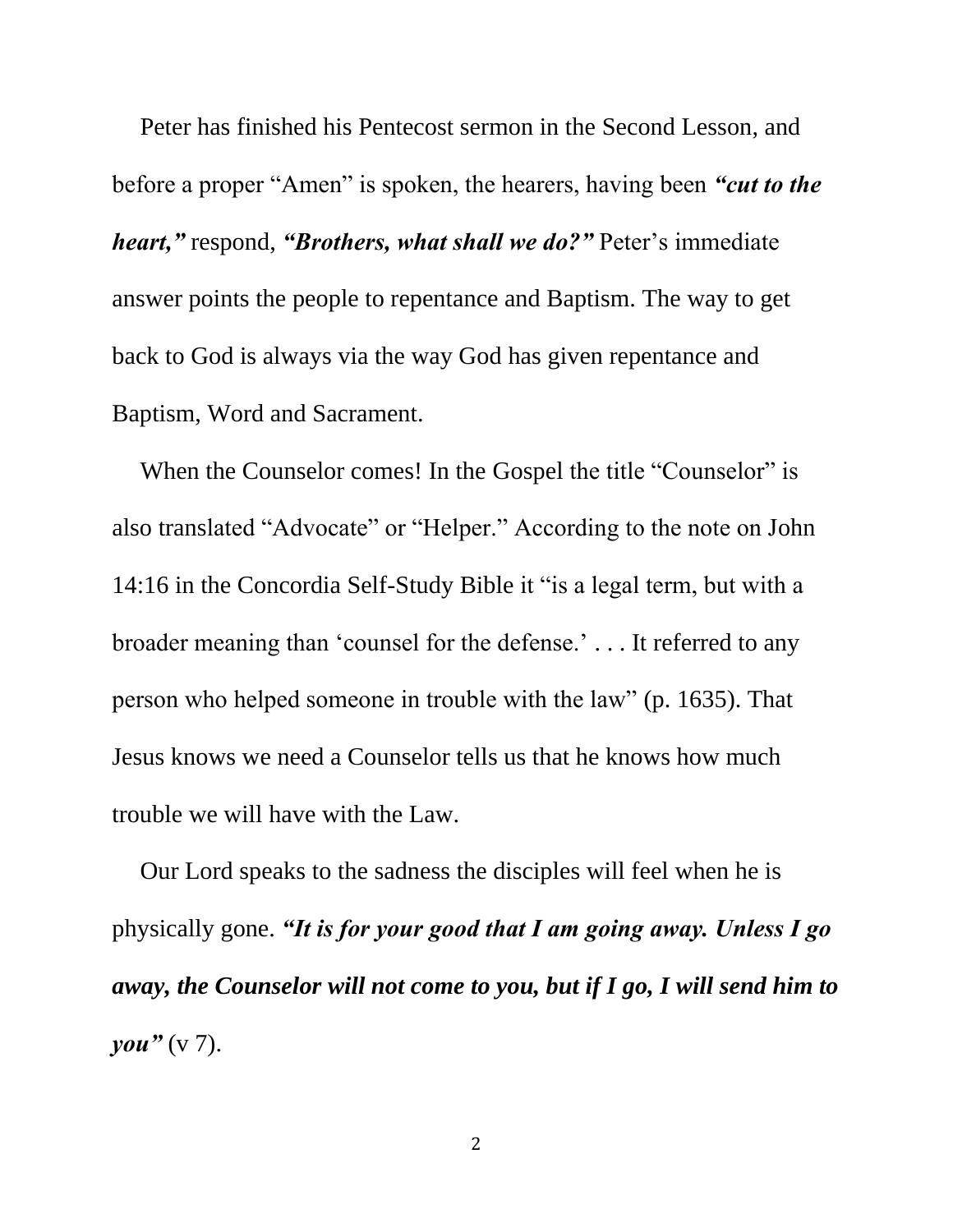In this poignant statement, one senses the deep love Jesus has for us! It also reminds us that our Lord knows better than we what we need! More than his physical presence, we need the Spirit of God, for it is by that Spirit's power and persuasion that Jesus will be with us always to the close of the age.

Today we rejoice over the Spirit's power at work in our hearts and minds. We who have been scattered by sin away from God have been brought back by the power of the Spirit, who has called us through the Gospel. By nature, we will strive against God and throw ourselves into spiritual chaos and despair. But by God's Spirit we are healed. The Holy Spirit speaks tenderly to us and reconciles us to God again and thus to one another. The ancient story of Babel helps us grasp this clearly!

The ancient story of the Tower of Babel is also a contemporary story. The ancients moved away from God and so do we. We are eons removed from the people of Shinar and their activity, but we are only one thought away from thinking as they did.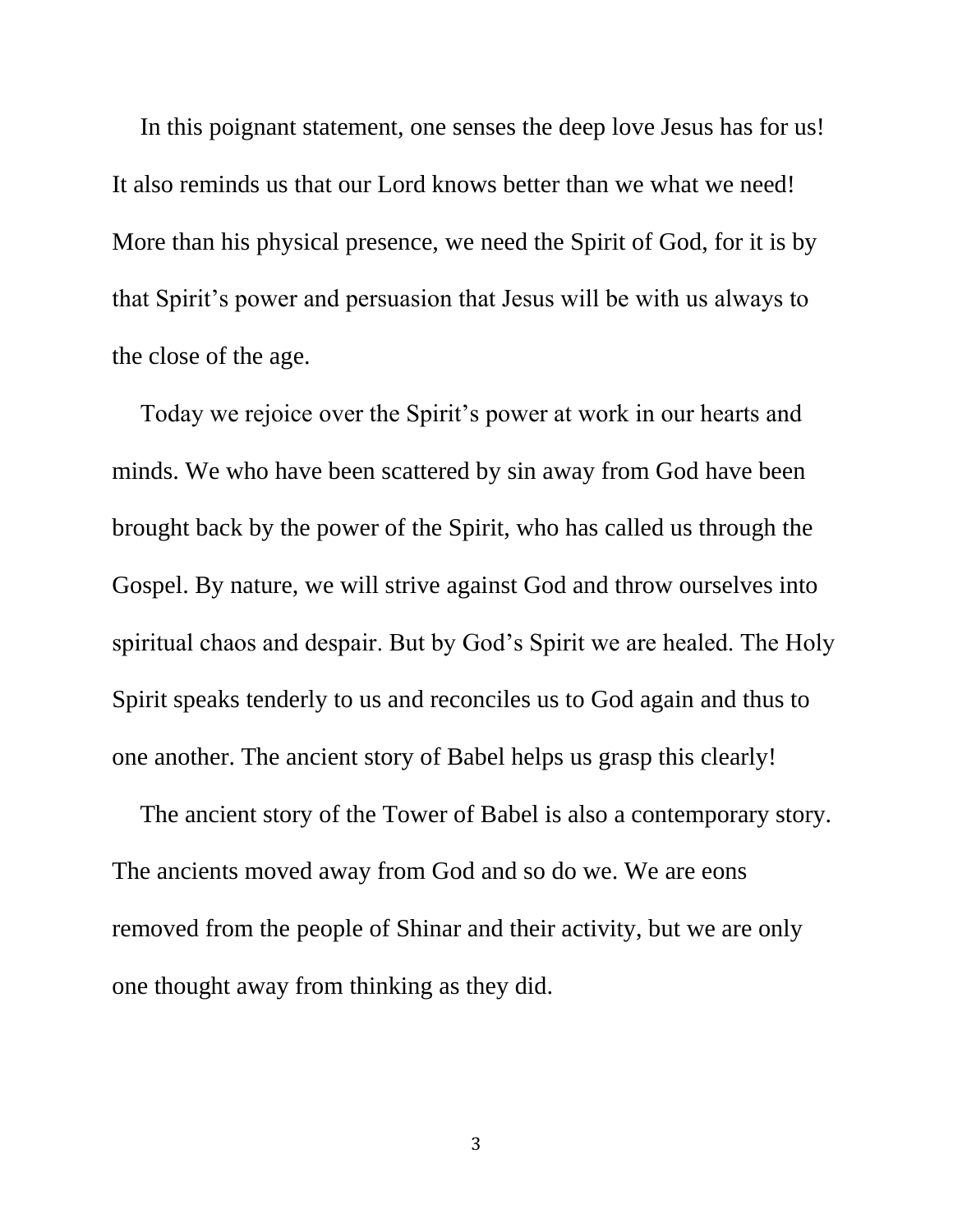It wasn't the building of the tower per se, but the motivation beneath the surface that convinced them that "we are gods." The primal sin? Idolatry. They want to make a name for themselves so they will be great in the eyes of history.

Often smart and talented people ignore God. That's the temptation of human intelligence! Paul speaks strongly about this to the Corinthians, who thought they were wisdom incarnate (1 Corinthians 1:18–22). Their wisdom was taking them away from the true fount and source of wisdom, Jesus Christ!

The story of Shinar shakes us to the roots, for it puts up for examination by God our superior intellect and indeed everything we do. The Lord's response to Shinar's people is his response also to us.

God responds decisively. He *"goes down"* to look at this project, which is more an attempt to become godlike than merely to build a great tower. They are doing something that might be termed good, industrious, and laudatory if it were not for the motive behind it. God sees through it all and stamps it out. There is nothing sweet about the way God punishes sin!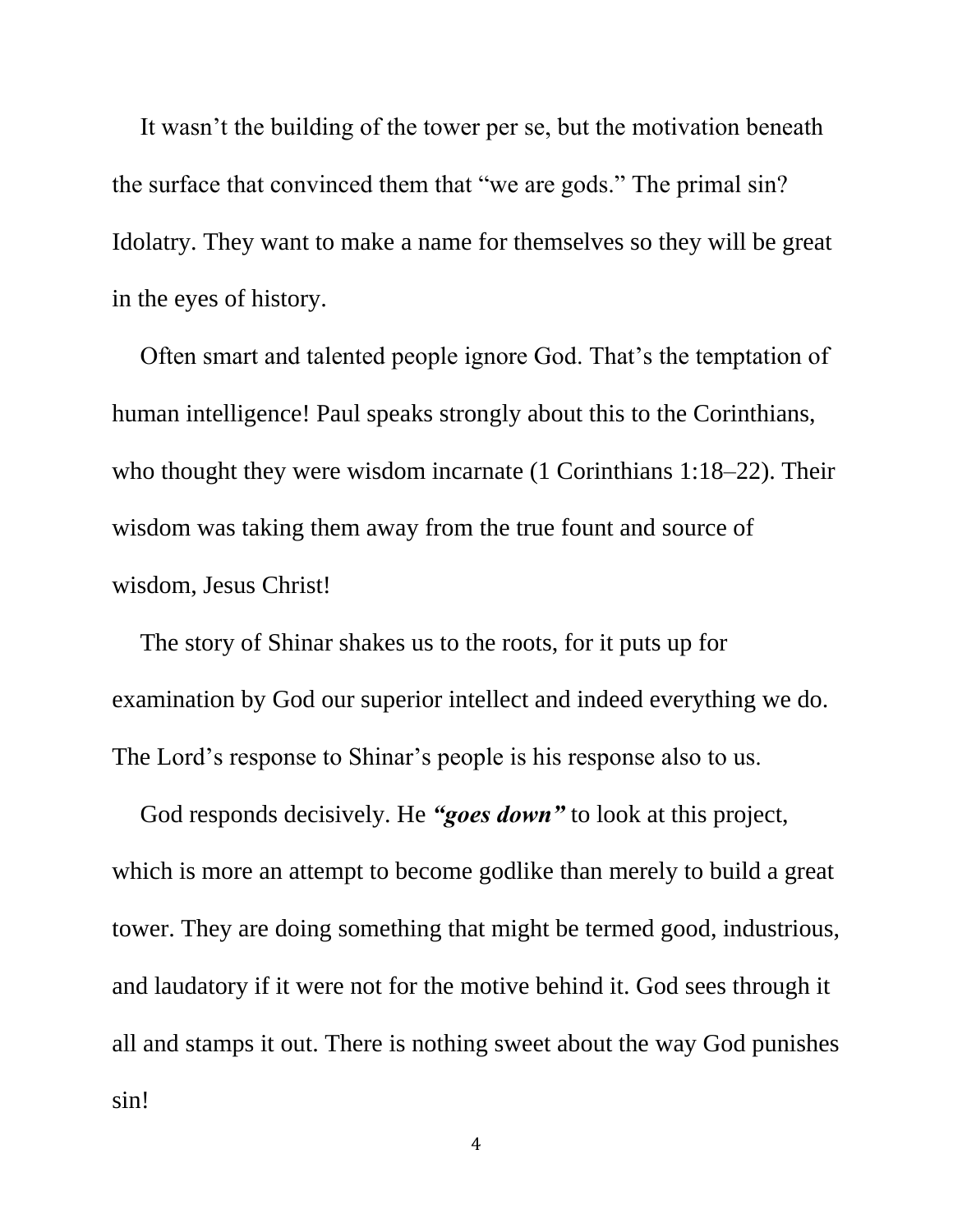If we are thinking clearly, God's action against the evil at Shinar will make us tremble, for instinctively we sense that this is a story about us and God's response at Shinar could be his response to us.

The Lord God confuses the languages, and now people can only babble at each other. By our sinful nature we can lose the ability to communicate with one another and especially with God!

But remember the Gospel! For the Gospel is this God sends the people away so that they do not spiral deeper into sin. This is similar to the casting of Adam and Eve from the Garden so that they could not eat of the tree of life as sinful rebellious people and be that way forever that is, enemies of God! God threw them out and posted fiery angel guards to keep them away. God confuses the language. And while we suffer from such confusion in our inability to communicate in peace and love to one another, God has a plan by which he will open up communication again and forever! God's new plan is revealed to us and to the people of all ages at Pentecost.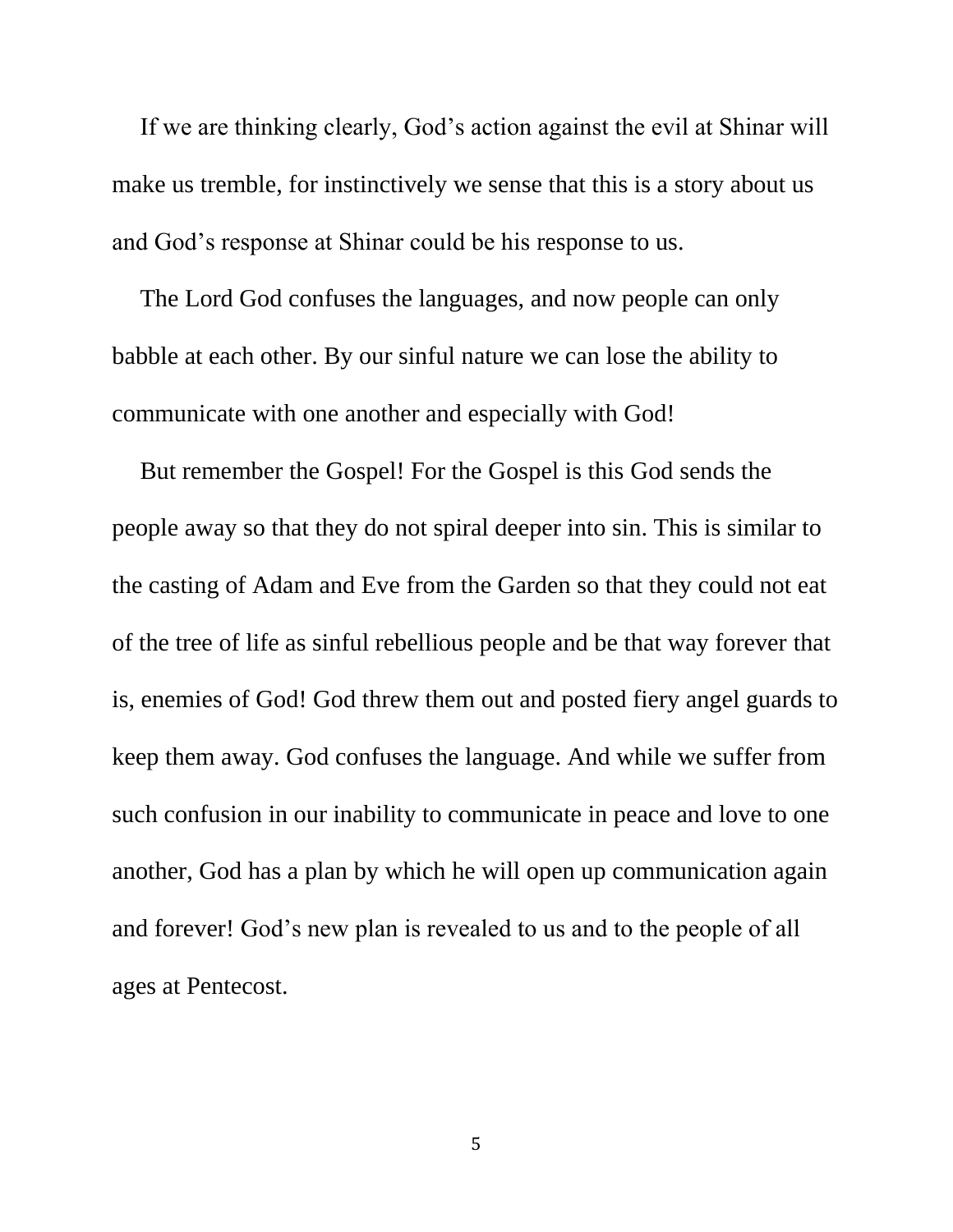At just the right time God sends the clear Word into the world.

The writer of Hebrews says, *"In the past God spoke to our forefathers through the prophets at many times and in various ways, but in these last days he has spoken to us by his Son"* (Hebrews 1:1–2). God has never stopped talking to his people. However, as we read the Old Testament promises we know that they point to their fulfillment. We know, and the writer of the Book of Hebrews reminds us, that Jesus Christ is the Word, the clear Word and ultimate communication from God to a world in communication chaos. God will now bring it back to himself! He does this by speaking decisively and clearly in Jesus, the Word in the flesh.

There are many voices that clamor for our ears and much babbling in our world today. The voices of sirens beckon to us, promising fulfillment and a new age of untold happiness. These are echoes from Babel of Shinar, and we need to turn to the voice of God as he speaks to us in Jesus. Jesus, the Word of God, has come into the world and makes himself understood.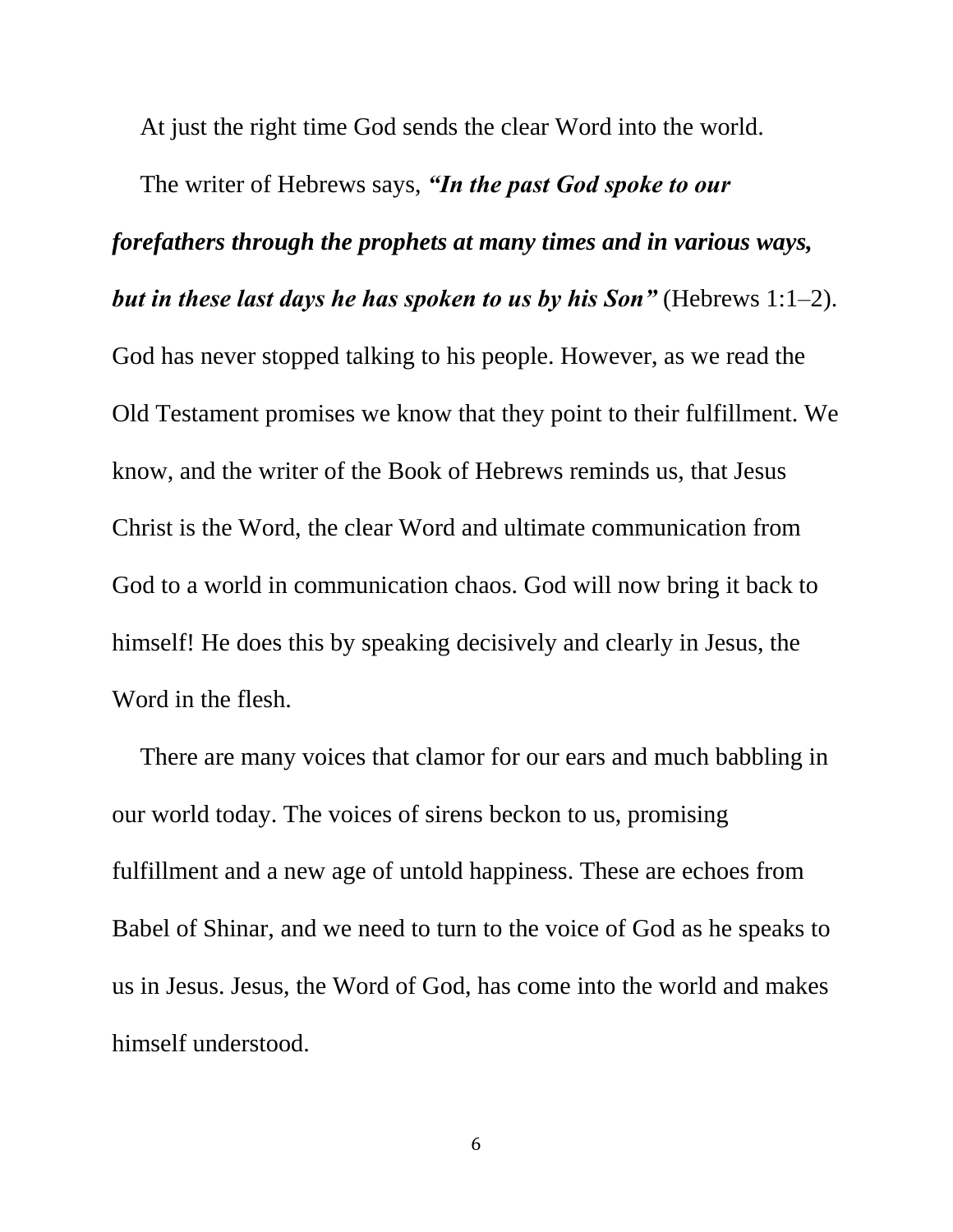We have passed through the first part of the church year. We have witnessed the events by which God sent his Word into the world. We have heard the words Jesus spoke to the disciples and to us. He tells us that he is the way to the Father, that he has the words of eternal life. We have heard him say that for our sakes, he, the Son of Man, will be handed over to the cross, where he will die, but then will be raised again. We have the additional witness of Peter and Paul and the others who have spelled out so wonderfully what his life, death, and resurrection mean. It means everything to us. It means our rising from the dead. It means our life!

And in the giving of the Holy Spirit, these truths become ours forever! For this Counselor, the Helper, the Advocate comes to lead us to the Truth (Jesus) in a new and complete way.

The walls of communication are broken down. Shinar's curse is reversed. Now in Jesus we are family again. Through the Spirit's presence we are enabled to "talk" Gospel to one another even to the farthest reaches of the universe and that voice of God will be understood and believed. Jesus has done all that is necessary to make this possible.